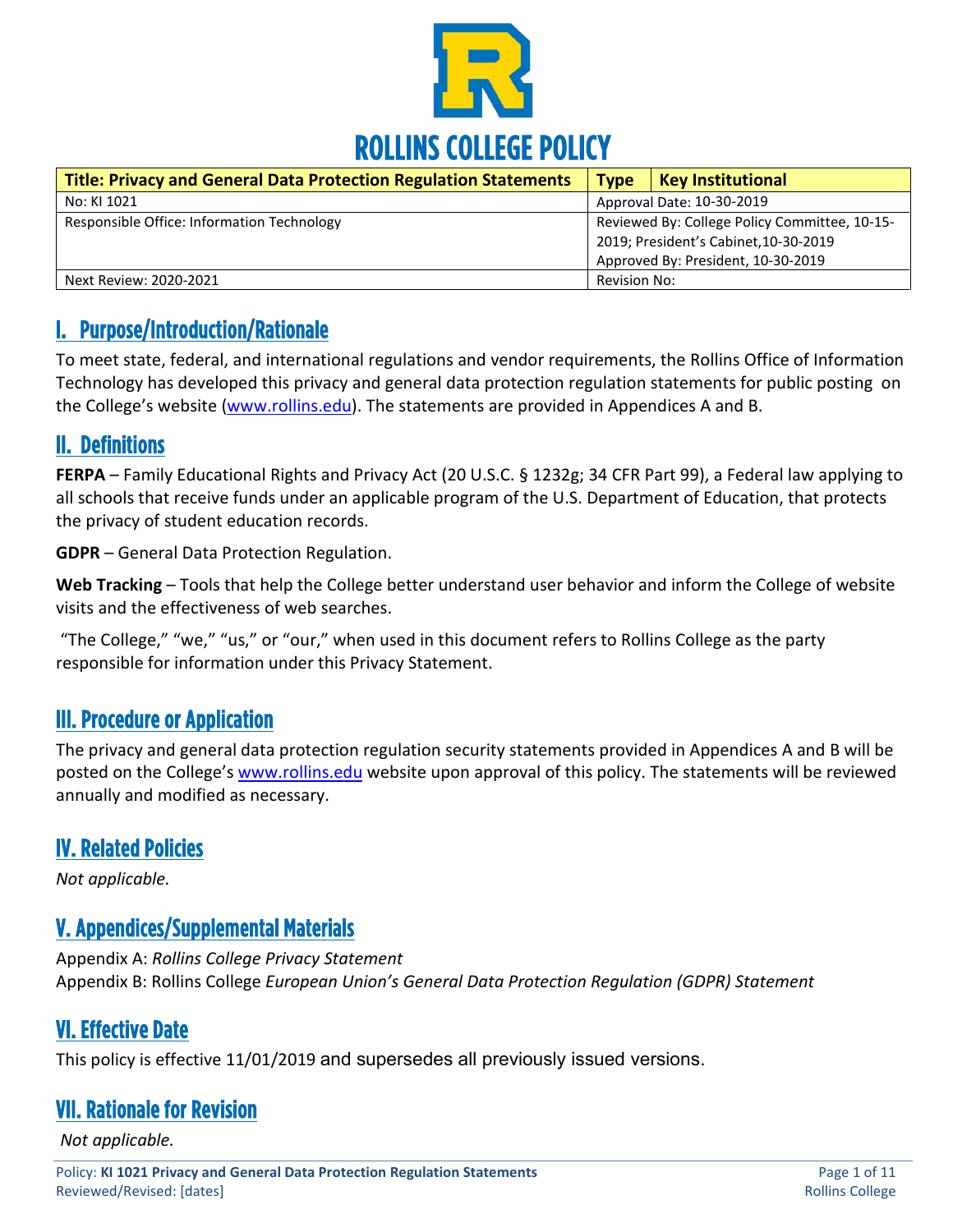# APPENDIX A

# Rollins College Privacy Statement

Rollins College is committed to protecting your privacy and the personal information you share with us in the usual course of business. This Privacy Statement describes in general terms how Rollins College collects personal information from you and governs the usage of that information. Nothing in this statement should be construed as an intent to violate any state, federal, or legal requirements. Where in conflict, the College will adhere to state and federal regulations, while remaining committed to protecting and respecting the privacy of all individuals, regardless of their geographic location.

When this statement mentions "the College," "we," "us," or "our," it is referring to Rollins College as the party responsible for your information under this Privacy Statement. This statement addresses the following topics.

- **[Information We Collect](https://www.rollins.edu/it/help-desk/gdpr2.html#a2)**
- **[How We Collect Your Information](https://www.rollins.edu/it/help-desk/gdpr2.html#a3)**
- **[How We Use Your Information](https://www.rollins.edu/it/help-desk/gdpr2.html#a4)**
- **[Sharing Your Information with Others](https://www.rollins.edu/it/help-desk/gdpr2.html#a5)**
- **Your Rights Under GDPR — [For persons within the European Economic Area \(EEA\)\\*](https://www.rollins.edu/it/help-desk/gdpr2.html#a1)**
- **[Web Tracking](https://www.rollins.edu/it/help-desk/gdpr2.html#a6)**
- **[Disabling Web Tracking](https://www.rollins.edu/it/help-desk/gdpr2.html#a11)**
- **[Links to Other Websites](https://www.rollins.edu/it/help-desk/gdpr2.html#a7)**
- **[Data Retention](https://www.rollins.edu/it/help-desk/gdpr2.html#a8)**
- **[Changes to this Privacy Statement](https://www.rollins.edu/it/help-desk/gdpr2.html#a10)**

#### **Information We Collect**

We collect personally identifiable information through the Rollins.edu website and other College software platforms in manners described in this statement. If we have your consent to do so, or if the information is required for legal processes or to fulfill other College purposes, we may sell, trade, or transfer to third parties the information you provide to us. Rollins College has no obligation with respect to non-personally identifiable information.

Rollins College does not intentionally or knowingly collect or solicit personal information from children under the age of 13 without prior parental/guardian consent or notification. Such notification includes an opportunity for the parent/guardian to prevent use of the information and/or participation in the activity.

We may collect the following types of personal information about you, including information you provide, information we obtain from third parties, or otherwise.

- Your name and contact information such as address, email address, and telephone number, as well as your date of birth, social security number (or other tax identification number), passport number, driver's license details, country of domicile, and your nationality.
- Information relating to your education and employment history, the school(s) and other colleges or universities you have attended and places where you have worked, the courses you have completed, dates of study, examination results, and any conduct concerns. If you are a student, we will also keep records relating to assessments of your work, details of examinations taken, your predicted and actual examination grades, and other information in your student record.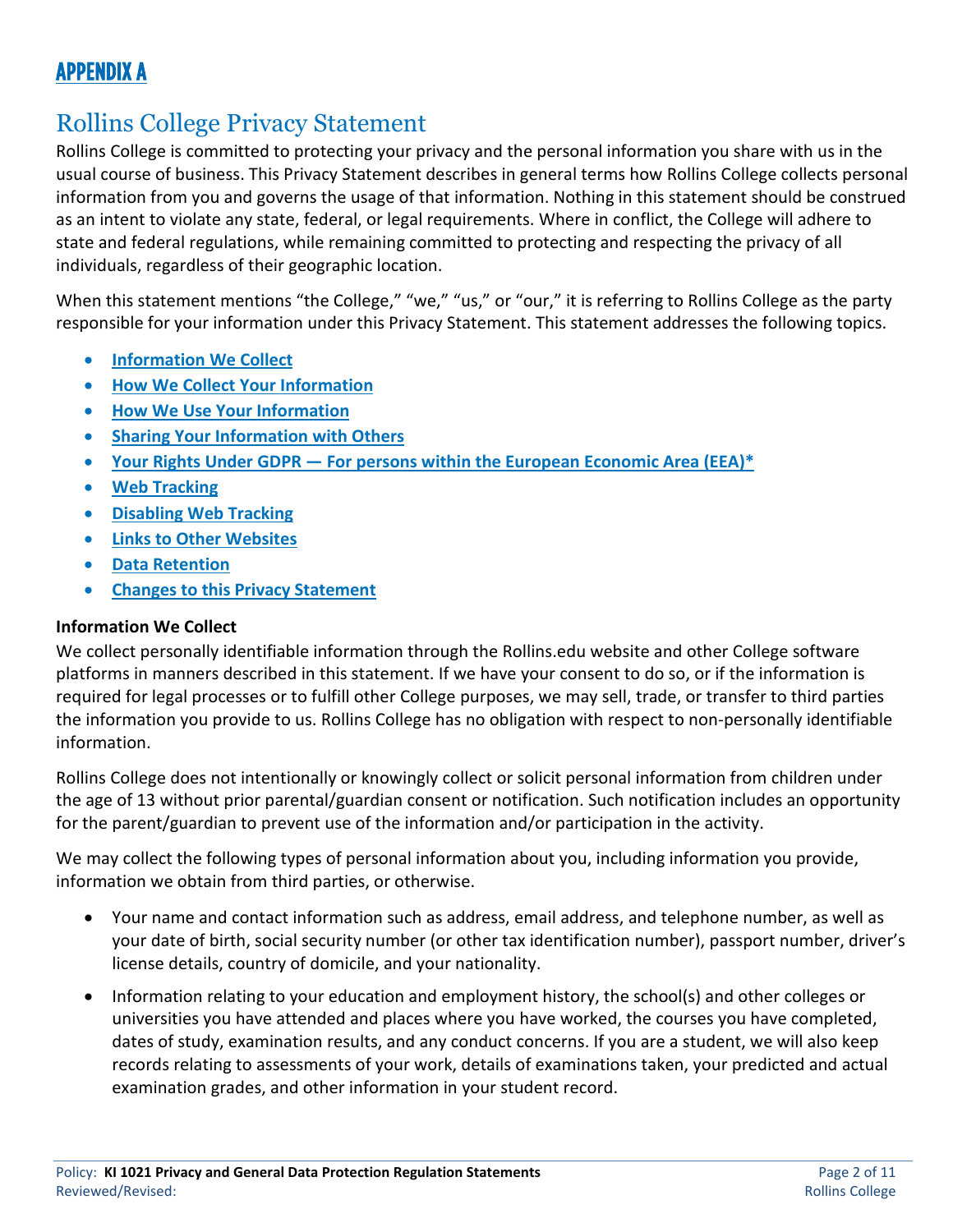- Information about your family or personal circumstances and both academic and extracurricular interests, for example where this is relevant to the assessment of your suitability to receive a scholarship, eligibility for FAFSA, or to provide you with appropriate care.
- Sensitive personal information, including:
	- o information concerning your health and medical conditions (e.g., disability and dietary needs, care from our health and wellness programs, or accommodations for a disability);
	- $\circ$  criminal convictions (where provided and authorized in connection with application to the institution or upon application for employment); or
	- $\circ$  information about your racial or ethnic origin, your gender, your religion, or similar beliefs.

Unless you take steps to browse anonymously or opt-out (see Disabling Web Tracking, below), Rollins College, tracks web browsing patterns to inform understanding of how our websites are being used. As a result, we may collect automatically certain information when you use Rollins College websites or services. For example, the following information about you may be automatically collected: browser type, data regarding network connected hardware (devices), IP address, general region, pages visited, and use of Rollins College websites/services. This information is collected in some sections of Rollins College-owned websites by Google Analytics which uses cookies to help us analyze how users use our sites (see Cookies in Disabling Web Tracking below for more information).

### **How We Collect Your Information**

We may collect your personal information in several ways, including, but not limited to the examples below:

- from the information you provide to us when you interact with us before attending, for example when you express your interest in studying at Rollins College;
- from the information you provide to us during event registration and ticketing;
- when you apply to study at Rollins College and complete enrollment forms, applications, and other admission procedures such as immigration related information;
- when you communicate with us in person, by telephone or email, or via our website, for example to make inquiries or raise concerns;
- when you apply for employment or volunteer experiences at Rollins College;
- in various other ways as you interact with us during your time as a student, employee, donor, parent, volunteer, sponsor, or third party of Rollins College, including through photography, social media, and digital image/video; or
- from third parties, for example from your previous or current school, College, or employers who may provide a reference about you or who may sponsor your studies or from services where you may have opted-in to receive communication from undergraduate or graduate programs (e.g. standardized testing services or honor societies/student associations).

#### **How We Use Your Information**

We may process your personal information because it is necessary for the performance of a contract with you or in order to take steps at your request prior to entering into a contract. In this respect, we use your personal information for the following:

• to interact with you before you are enrolled as a student or before employment as part of the admissions or staff recruitment process (e.g. to send you information or answer inquiries about our courses);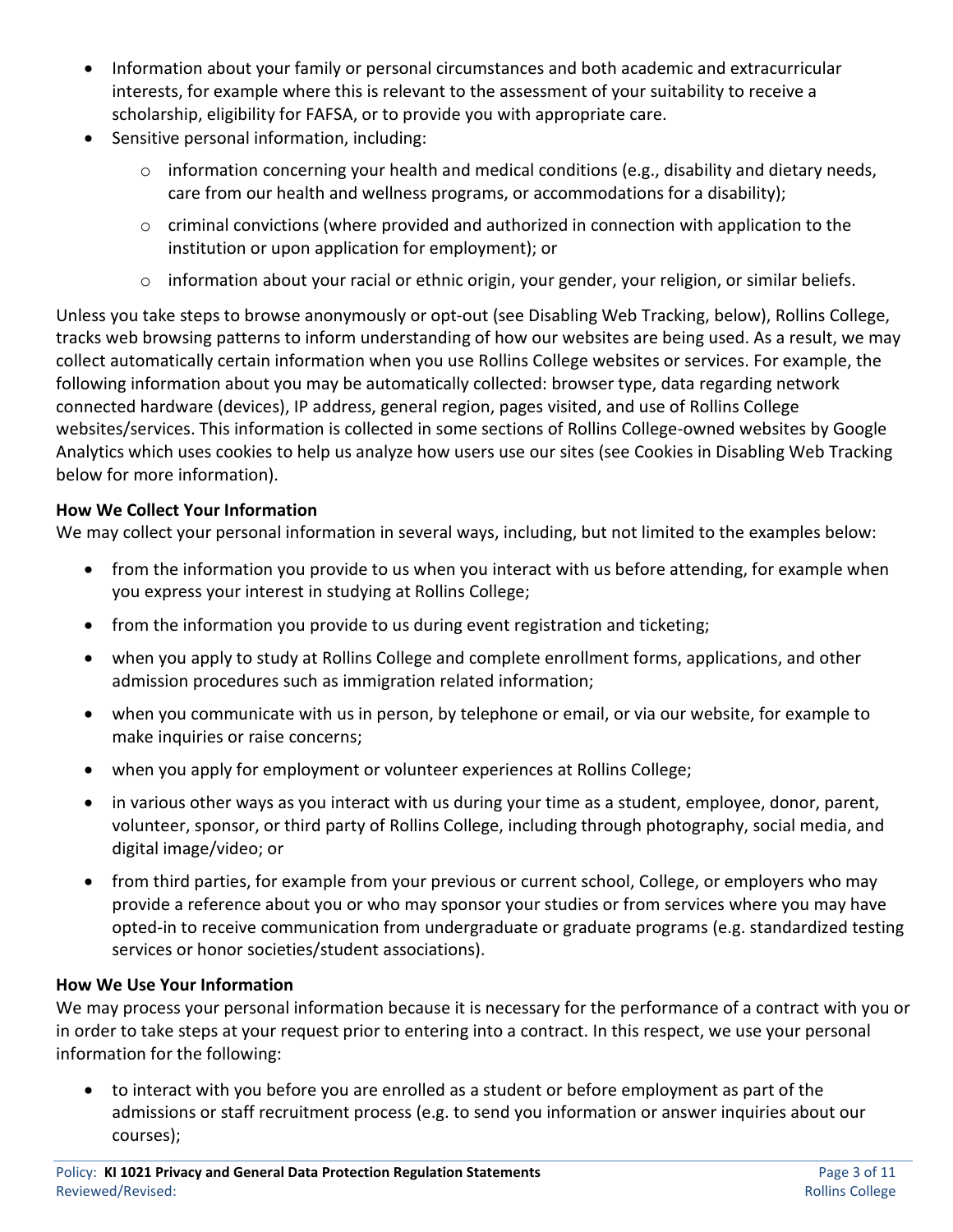- to interact with you before you decide to donate to the College (e.g. to communicate with you regarding donor opportunities);
- once you have enrolled or been employed, to provide you with the services as set out in our College policies, procedures or contracts;
- to deal with any concerns or feedback you may have; or
- for any other purpose for which you provide us with your personal information.

We may also process your personal information because it is necessary for the performance of our tasks carried out in the public interest or because it is necessary for our or a third party's legitimate interest. In this respect, we may use your personal information for the following:

- to provide you with educational services which may not be set out in our policies or procedures, but which nevertheless are a part of our academic and educational mission;
- to provide you with services usually provided by an employer which may not be set out in our College policies, procedures, or contracts but which nevertheless are a part of our mission and regular course of business;
- to monitor and evaluate the performance and effectiveness of the College, including by training our staff or monitoring their performance;
- to maintain and improve the academic, corporate, financial, real estate, and human resource management of the College;
- to promote equality and diversity throughout the College;
- to seek advice on our rights and obligations;
- to recover money you owe to us; or
- for fundraising purposes.

We may also process your personal information for our compliance with our legal obligations. In this respect, we may use your personal information for the following:

- to meet our compliance and regulatory obligations;
- to meet local, state, and federal laws;
- for the prevention and detection of crime; or
- in order to assist with investigations (including criminal investigations) carried out by the police and other competent authorities.

We may also process your personal information where:

- it is necessary for medical purposes (e.g. medical diagnosis, provision of health or social care or treatment, or a contract with a health professional);
- it is necessary to protect your or another person's vital interests; or
- we have your specific or, where necessary, explicit consent to do so.

#### **Sharing Your Information with Others**

For the purposes referred to in this Privacy Statement and relying on the basis for processing as set out above, we may share your personal information with certain third parties. You are given the opportunity to opt out of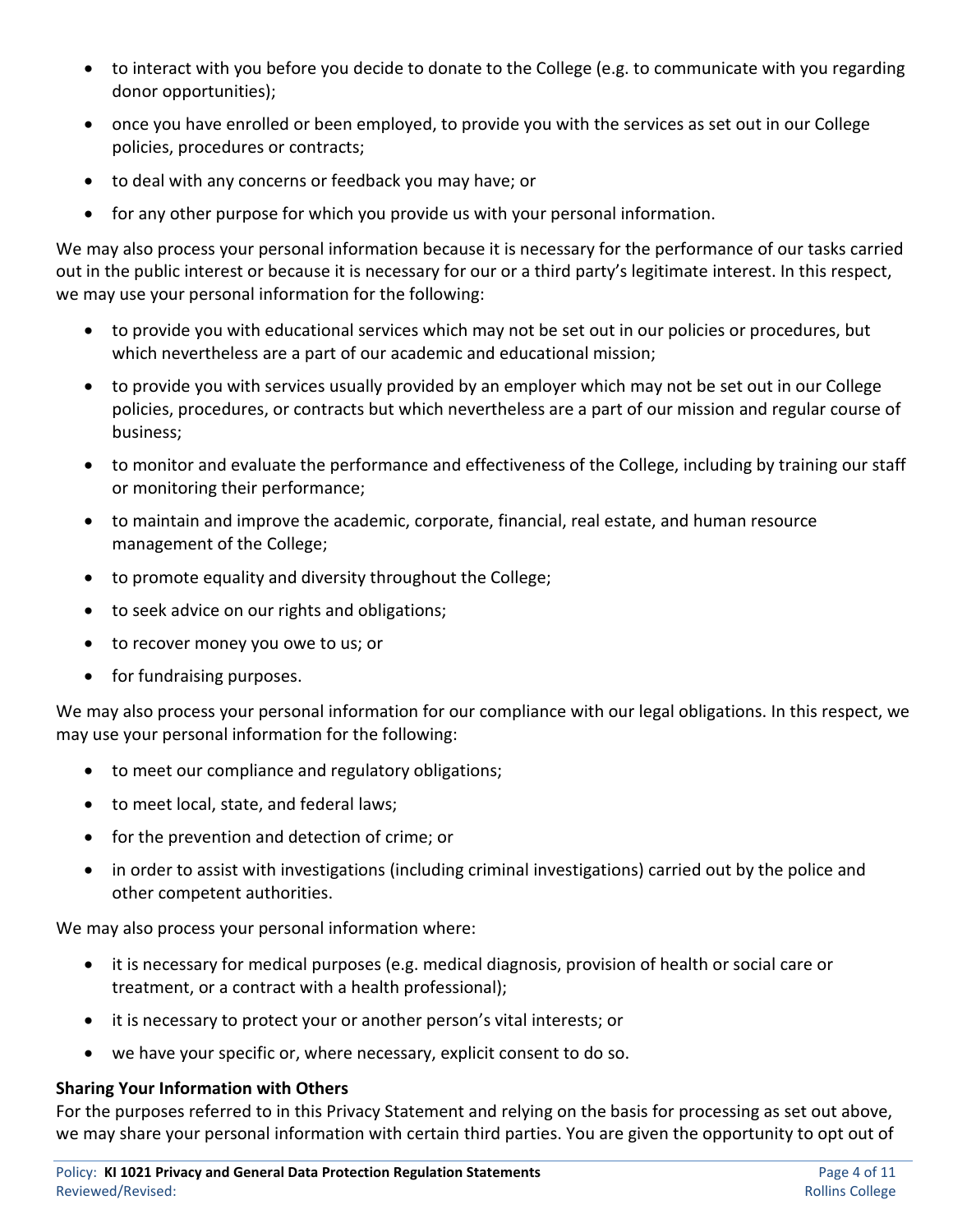some of these data sharing arrangements, for example when you register with us, but you should consider carefully the possible impact of doing this. Unless an opt-out is in place for certain data sharing arrangements, we may disclose limited personal information to a variety of recipients. There are three categories in which the sharing of personal information may fall: (1) where Rollins College is legally required to share information; (2) where the student has a relationship that involved Rollins College and another organization/institution and sharing of information between Rollins and the other is necessary or authorized by the student; or (3) where the sharing is authorized by the student. The following personal information that may be shared is organized by these categories:

|                                                                                                                                                                                                                                                      | 2                                                                                                                                                                                                                                | 3                                                                                                                                                |
|------------------------------------------------------------------------------------------------------------------------------------------------------------------------------------------------------------------------------------------------------|----------------------------------------------------------------------------------------------------------------------------------------------------------------------------------------------------------------------------------|--------------------------------------------------------------------------------------------------------------------------------------------------|
| -Student sponsors (e.g., student<br>loan company, research sponsors);<br>-Professional and regulatory bodies<br>in relation to the confirmation of<br>qualifications, professional<br>registration and conduct, and the<br>accreditation of courses; | -Student sponsors (e.g., student<br>loan company, research sponsors);<br>and<br>-Current or potential education<br>providers (for example, where you<br>take part in an exchange program<br>or transfer to another institution). | -Current or potential education<br>providers (for example, where you<br>take part in an exchange program<br>or transfer to another institution). |
| -Government departments and<br>agencies where we have a<br>statutory obligation to provide<br>information;                                                                                                                                           |                                                                                                                                                                                                                                  |                                                                                                                                                  |
| -Crime prevention or detection<br>agencies; and                                                                                                                                                                                                      |                                                                                                                                                                                                                                  |                                                                                                                                                  |
| -Parents, guardians, and next-of-kin<br>(where there is a legitimate reason<br>for disclosure in compliance with<br>FERPA).                                                                                                                          |                                                                                                                                                                                                                                  |                                                                                                                                                  |

\*If you are a citizen of the European Union (EU) or a non-EU citizen located within the European Economic Area (EEA), then additional information specific to the EU legal framework for processing your personal information is conducted in accordance with Regulation 2016/679, the General Data Protection Regulation (GDPR).

#### **Your Rights Under GDPR**

The GDPR gives EU data subjects additional rights over how their personal data is collected, processed, and transferred by data controllers and processors. If you fall under GDPR protection (see **Who is Affected**) then, upon request and in certain cases, you may have the right to, among other things:

- obtain confirmation from the data controller as to whether your personal data is being processed, where it is being processed, and for what purpose it is being processed;
- access to your personal data and related information that an organization has collected about you;
- correct any of your personal information that is inaccurate;
- know the reason for your data being collected and the categories of personal data that an organization processes;
- know the retention period an organization will store your personal data;
- restrict or limit how we use your personal information;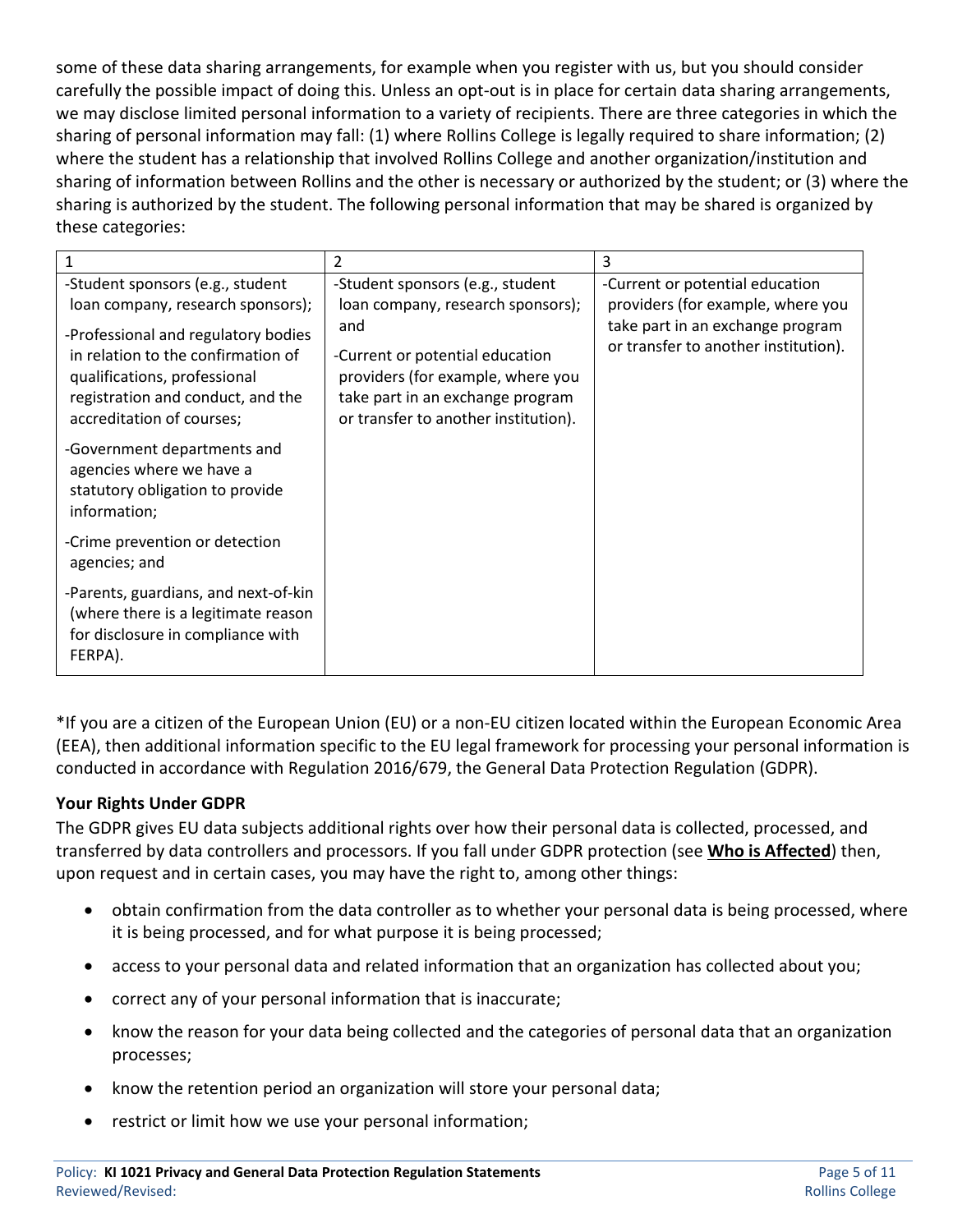- request the limiting of the organization's processing;
- object to the processing of your personal information: you have the right to lodge a complaint with a supervisory authority in the member state of your habitual residence;
- request your personal information to be deleted;
- obtain a copy of your personal information in an easily accessible format;
- transmit your personal information to another controller, including to have it transmitted directly where technically feasible;
- withdraw your consent to the processing of your personal information, if processing is solely based on your consent; or
- be notified by a breach notification within 72 hours of first having become aware of a breach.

If you withdraw your consent to the use or sharing of your personal information for the purposes set out in this Privacy Statement, you may not have access to all (or any) of the services and we might not be able to provide you all (or any) of the services. Please note that, in certain cases, we may continue to process your personal information after you have withdrawn consent and requested that we delete your personal information, if we have a legal basis to do so. For example, we may retain certain information if we need to do so to comply with an independent legal obligation, if it is necessary to do so to pursue our legitimate interest in keeping the services safe and secure, or if deleting the information would undermine the integrity of a research study in which you are enrolled.

GDPR requires organizations whose core activities consist of processing operations which require regular and systematic monitoring of data subjects on a large scale or of special categories of data or data relating to criminal convictions and offenses to appoint a Data Protection Officer. For that reason, Rollins College has appointed Matt Hawks, Associate Vice President of Human Resources and Risk Management, as its Data Protection Officer. For additional information, please see our **[GDPR Information Page](https://www.rollins.edu/it/help-desk/gdpr.html)**.

#### **Web Tracking**

The College's website uses a variety of methods (i.e., cookies and tracking pixels) to improve the users experience while visiting the website. These tools help the College to better understand user behavior; the tools tell us which part of our website you have visited and measure the effectiveness of web searches.

As do many other institutions and organizations, Rollins College dedicates some sections of its website for use by third-party services, such as Google analytics, to track web-browsing patterns. This helps us to better understand how our website is being used. The information is generated using "cookies" and similar technologies and includes data in order to compile website activity and other material relating to navigating throughout our site.

Cookies are small data files that are placed on your computer or mobile device that allow us to collect certain information whenever you visit or interact with our services. Cookies are used to make websites work properly or more efficiently, as well as to provide information to us.

Rollins College uses first party, third party, session, and persistent cookies. First party cookies are set by the site you are visiting, while third party cookies are set by a third-party site separate from the site you are visiting. Session cookies are stored in memory and are permanently lost when a browser is closed. Persistent cookies are stored on your device between browser sessions in order to allow us to remember your preferences or actions across various sites.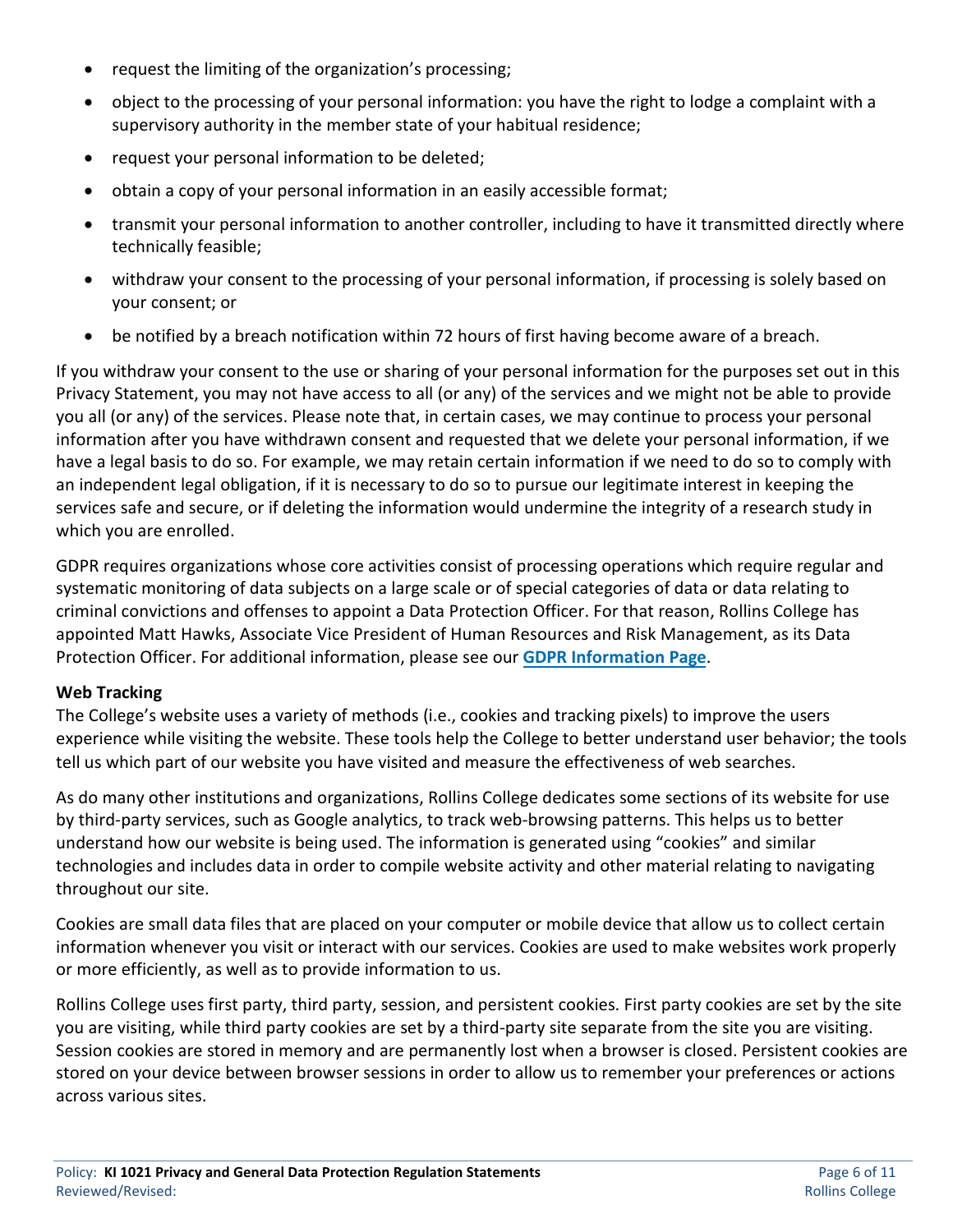#### **Disabling Web Tracking**

Should you decide to disable web tracking, you have a variety of tools to control cookies, as shown below.

- Browser Controls
	- $\circ$  By changing your web browser settings, you have some control to block, reject, and delete most cookies. However, by choosing to reject cookies you may not be able to take advantage of certain features, services, applications, or tools made available using these technologies through Rollins College.
- Do Not Track
	- o You should check with your provider or with your preferred browser regarding how to disable web tracking. Some web browsers can transmit "Do Not Track" signals. Your browser choice and disabling web tracking may impact your experience with our website.

#### **Links to Other Websites**

The Rollins College website(s) may contain links to other websites not affiliated with the College. This Privacy Statement does not apply to these websites nor are we responsible for the privacy practices of these other sites. We encourage you to read the privacy statements of other sites for assurance that their practices safeguard your privacy.

#### **Data Retention**

Rollins College keeps the data it collects in accordance with the retention periods of applicable federal law and the College's Record Retention Policy.

#### **Changes to this Privacy Statement**

Rollins College has the discretion to update this Privacy Statement at any time. Privacy conditions and compliance change over time. This document is updated to the best of our ability. When we do, we will revise the date at the bottom of this page. We encourage you to frequently check this page for any changes to stay informed about how we are helping to protect the personal information we collect. It is your responsibility to review this Privacy Statement periodically and become aware of modifications.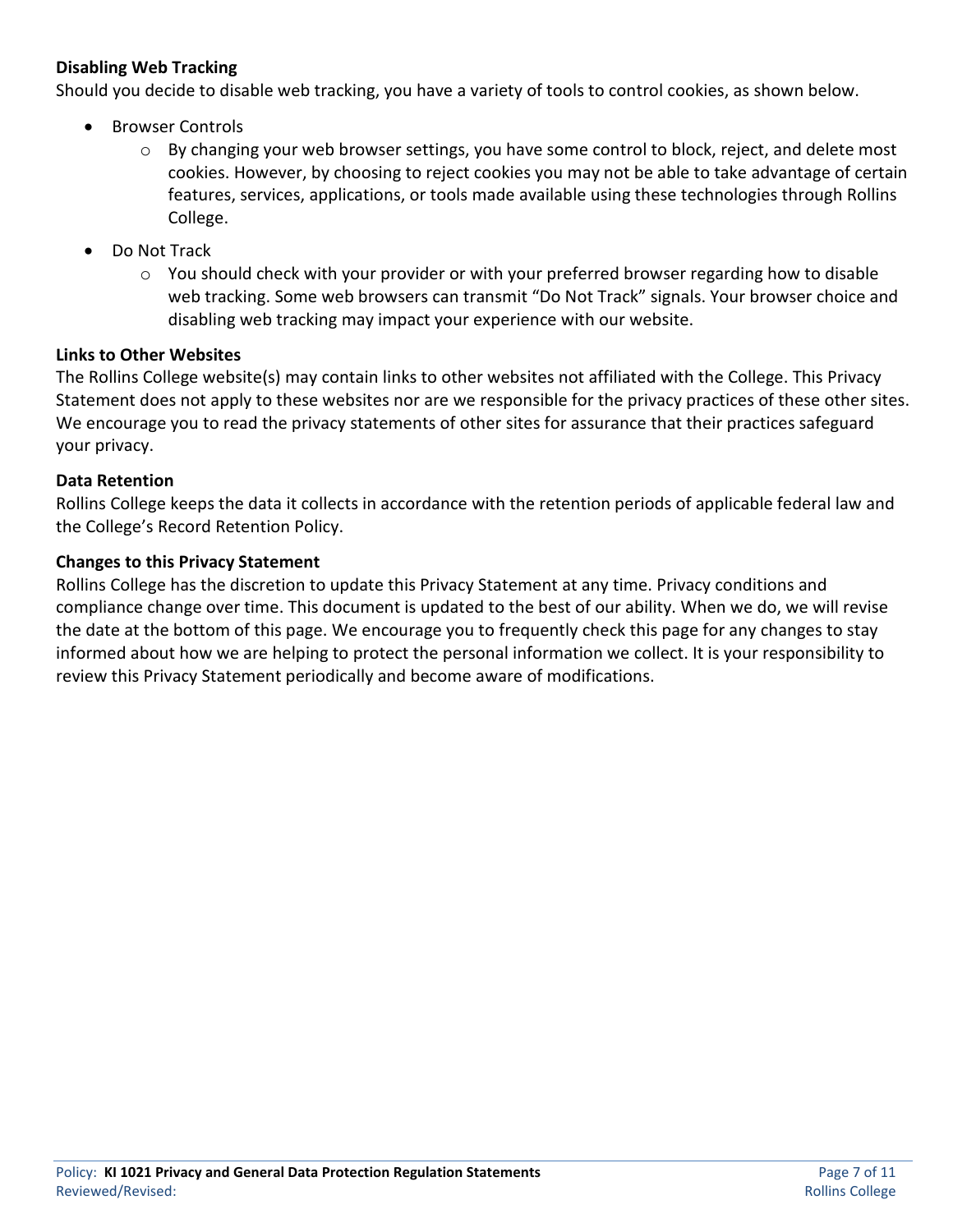# APPENDIX B

# Rollins College European Union's General Data Protection Regulation (GDPR)Statement

**For Individuals Affected by the European Union's General Data Protection Regulation (GDPR)**

**Sections:**

- **[What is GDPR?](https://www.rollins.edu/it/help-desk/gdpr.html#a1)**
- **[Who is Affected?](https://www.rollins.edu/it/help-desk/gdpr.html#a2)**
- **[How will GDPR Impact Rollins College?](https://www.rollins.edu/it/help-desk/gdpr.html#a3)**
- **[What is Considered Personal Data?](https://www.rollins.edu/it/help-desk/gdpr.html#a4)**
- **[Legal Bases for Using Personal Data](https://www.rollins.edu/it/help-desk/gdpr.html#a5)**
- **[International Transfers](https://www.rollins.edu/it/help-desk/gdpr.html#a6)**
- **[Personal Data Retention](https://www.rollins.edu/it/help-desk/gdpr.html#a7)**
- **[Your Rights Under GDPR](https://www.rollins.edu/it/help-desk/gdpr.html#a8)**
- **[Data Protection Officer](https://www.rollins.edu/it/help-desk/gdpr.html#a9)**

#### **What is GDPR?**

The GDPR replaced the Data Protection Directive 95/46/EC in May 2018 to harmonize data privacy laws across Europe, protect and empower all EU citizens' data privacy, and reshape how organizations approach data privacy.

#### <span id="page-7-0"></span>**Who is Affected?**

Organizations located within the EU and those located outside that offer goods or services to or monitor the behavior of EU data subjects are affected. The GDPR applies to all organizations processing and holding the personal data of individuals residing in the EU, regardless of an organization's location. If you are physically located in the EU, regardless of nationality or permanent place of residence, your personal data is protected by GDPR.

### **How Will GDPR Impact Rollins College?**

Rollins College prides itself on being a diverse community that seeks to advance global citizenship. As such, there are members of the College community who may be residing (permanently or temporarily) in the EU and/or who are EU residents attending or working for the College. As a result, Rollins College must comply with GDPR, which will affect the College's methods of collecting, storing, and processing personal data.

There are two basic categories that comprise a legal basis for collecting and processing EU data subjects' personal data: (1) consent from the data subject and (2) one of the specified business reasons outlined in the GDPR. Consent requirements under GDPR are very specific and limit the use of personal data for uses other than those specifically stated.

### **What is Considered Personal Data?**

GDPR defines personal data as any information relating to an identifiable person who can be directly or indirectly identified by reference to that personal data. As such, the following are personal identifiers: name, identification number, location data, and online identifier. The scope of information that can be considered personal data is subject to change as technology and the way that organizations collect information about people change.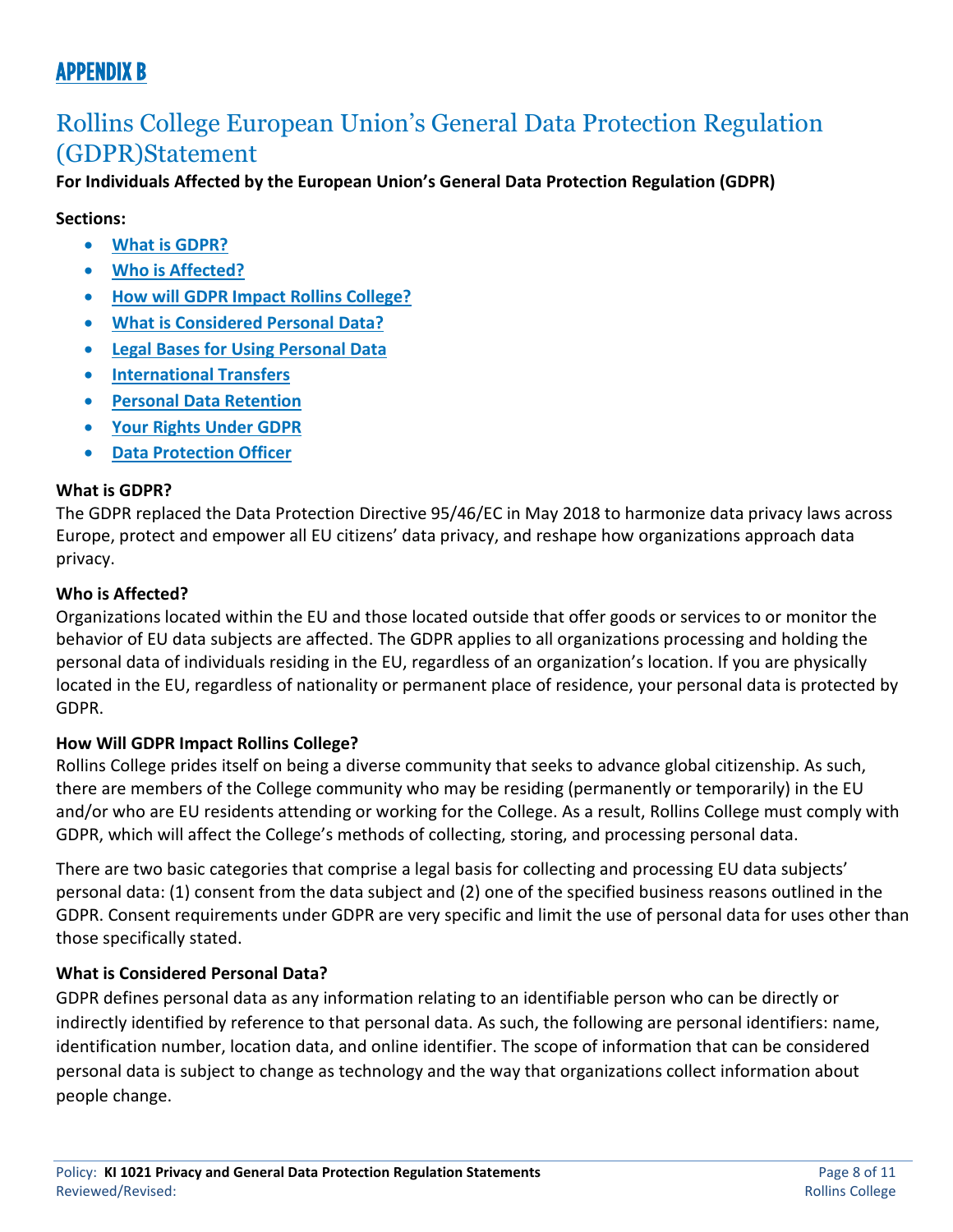#### **Legal Bases for Using Personal Data**

Rollins College processes your personal data only if we have a legal basis to do so, including:

- to comply with our legal and regulatory obligations;
- for the performance of our contract with you or to take steps at your request before entering into a contract;
- for our legitimate interests or those of a third party;
- where you have given consent to our specific use.

| Purposes for which we will process the information                                                                              | <b>Legal Basis for the processing</b>                                                                                                                                                                                                                                                                                                                                                                           |
|---------------------------------------------------------------------------------------------------------------------------------|-----------------------------------------------------------------------------------------------------------------------------------------------------------------------------------------------------------------------------------------------------------------------------------------------------------------------------------------------------------------------------------------------------------------|
| To deliver services to users and process transactions.                                                                          | It is necessary for us to process your personal data in order<br>to deliver the services and process transactions according<br>to the applicable contract between us.                                                                                                                                                                                                                                           |
| To send communications to you about our products,<br>services, promotions, offers, news, and events.                            | We will send electronic communications (such as emails<br>and SMS messages) to you if you have consented to these<br>communications. With respect to other communications, it<br>is in our legitimate interest to communicate to you about<br>our products, services, promotions, offers, news, and<br>events. We consider this use to be proportionate and will<br>not be prejudicial or detrimental to you.   |
| To determine how you found out about us.                                                                                        | It is in our legitimate interest to understand how our<br>customers find our Website and/or our services. We<br>consider this use to be proportionate and will not be<br>prejudicial or detrimental to you.                                                                                                                                                                                                     |
| To serve advertising, content, and offers to you based on<br>your interests and online activities, from us or third<br>parties. | We will serve you advertising, content, and offers to you<br>based on your interests and online activities if you have<br>consented to this processing.                                                                                                                                                                                                                                                         |
| To enable our service providers to perform certain<br>activities on our behalf.                                                 | It is necessary for us to process your personal data in this<br>manner in order to deliver the services and process<br>transactions according to the applicable contract between<br>us. It is also in our legitimate interest to enable our service<br>providers to perform certain activities on our behalf. We<br>consider this use to be proportionate and will not be<br>prejudicial or detrimental to you. |
| To notify you of any changes to the College's website<br>that may affect you.                                                   | It is necessary for us to process your personal data in order<br>to deliver the services and process transactions according<br>to the applicable contract between us.                                                                                                                                                                                                                                           |
| To contact you or to respond to your communications,<br>including to provide you with products and information<br>you request.  | It is necessary for us to process your personal data in order<br>to communicate with you.                                                                                                                                                                                                                                                                                                                       |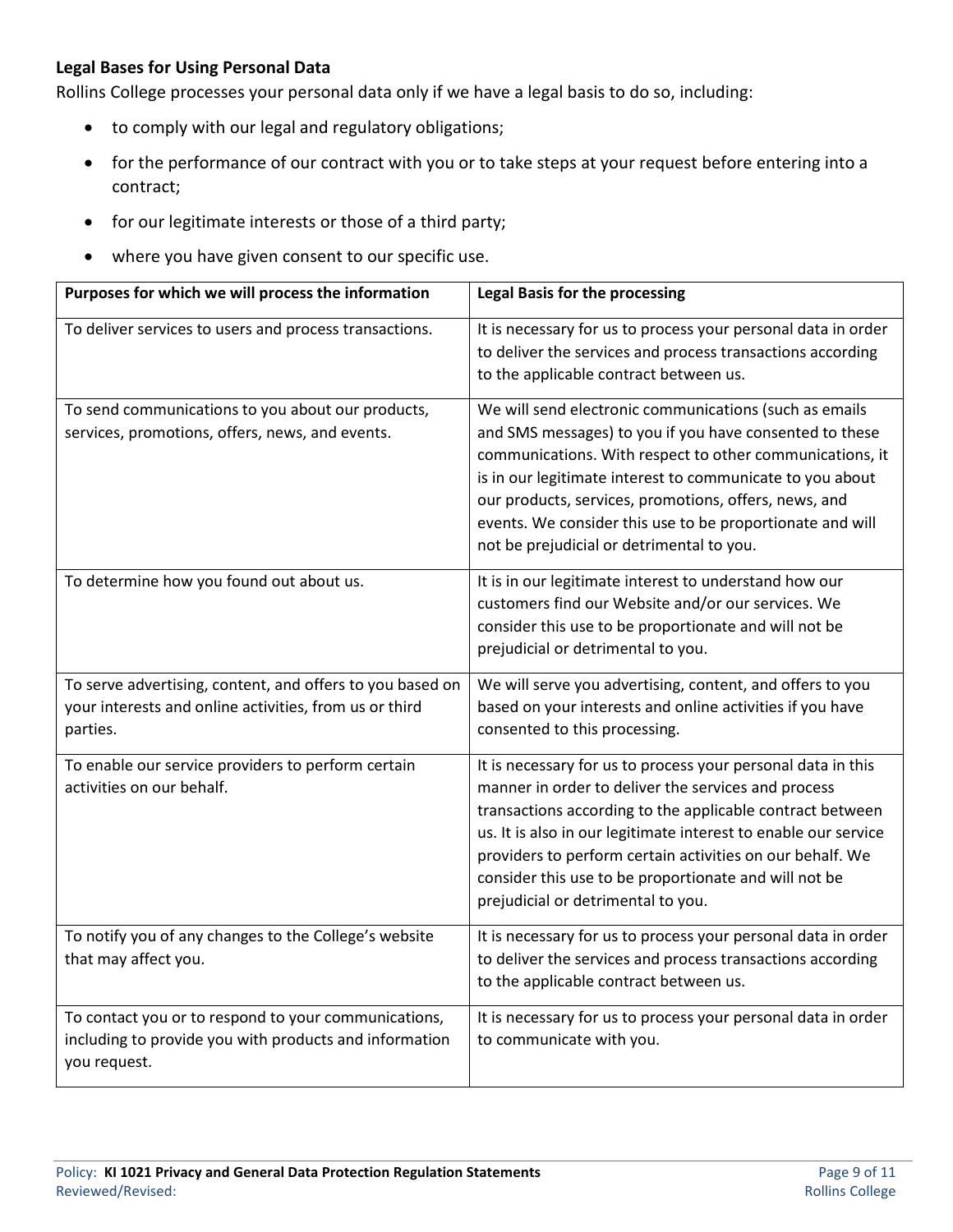| Purposes for which we will process the information                                                                                                                                                                                                                                                                                                  | <b>Legal Basis for the processing</b>                                                                                                                                                                                                                                                           |
|-----------------------------------------------------------------------------------------------------------------------------------------------------------------------------------------------------------------------------------------------------------------------------------------------------------------------------------------------------|-------------------------------------------------------------------------------------------------------------------------------------------------------------------------------------------------------------------------------------------------------------------------------------------------|
| To improve the College's website, your experience, and<br>quality of service.                                                                                                                                                                                                                                                                       | It is in our legitimate interest to improve our website, your<br>experience, and quality of service. We consider this use to<br>be proportionate and will not be prejudicial or detrimental<br>to you.                                                                                          |
| To administer our Website including troubleshooting,<br>data analysis, testing, research, statistical, and survey<br>purposes; and<br>To improve the College's Website to ensure that consent<br>is presented in the most effective manner for you and<br>your computer, device, or other item of hardware<br>through which you access the website. | For all these categories, it is in our legitimate interest to<br>continually monitor and improve our services and your<br>experience of the College's website and to ensure network<br>security. We consider this use to be proportionate and will<br>not be prejudicial or detrimental to you. |
| To keep the College's website safe and secure and to<br>prevent and detect fraud and abuse; and<br>To comply with our legal obligations, policies, and<br>procedures.                                                                                                                                                                               | We conduct this processing to comply with our legal<br>obligations and to protect the public interest.                                                                                                                                                                                          |
| To process otherwise for internal administrative and<br>analytics purposes.                                                                                                                                                                                                                                                                         | It is in our legitimate interest to process your personal data<br>for internal administrative or analytics purposes. We<br>consider this use to be proportionate and will not be<br>prejudicial or detrimental to you.                                                                          |

### **International Transfers**

Some of our processing of your data will involve transferring your data outside the European Economic Area (EEA). Some of our external third-party service providers are also based outside of the EEA, and their processing of your personal data will involve a transfer of data outside the EEA. This includes the United States, where personal data is transferred to and stored in a country not determined by the European Commission as providing adequate levels of protection for personal data, we take steps to provide appropriate safeguards to protect your personal data, including entering into standard contractual clauses approved by the European Commission, obliging recipients to protect your personal data.

#### **Personal Data Retention**

Rollins will retain your personal data for as long as necessary for the purposes it was attained, such as to enable you to use the College's website and products or to provide services to you. In some instances, we may retain data for longer periods in order to comply with applicable laws (including those regarding document retention), resolve disputes with any parties, and otherwise as necessary to allow us to conduct our business. All personal data we retain will be subject to the College's Privacy Statement and our internal retention guidelines.

#### **Your Rights Under GDPR**

The GDPR gives EU data subjects new rights over how their personal data is collected, processed, and transferred by data controllers and processors. If you are protected under the GDPR (see **[Who is Affected?](#page-7-0)**) then, upon request and in certain cases, you may have the right to, among other things:

- obtain confirmation from the data controller as to whether your personal data is being processed, where it is being processed, and for what purpose it is being processed;
- access to your personal data and related information that an organization has collected about you;